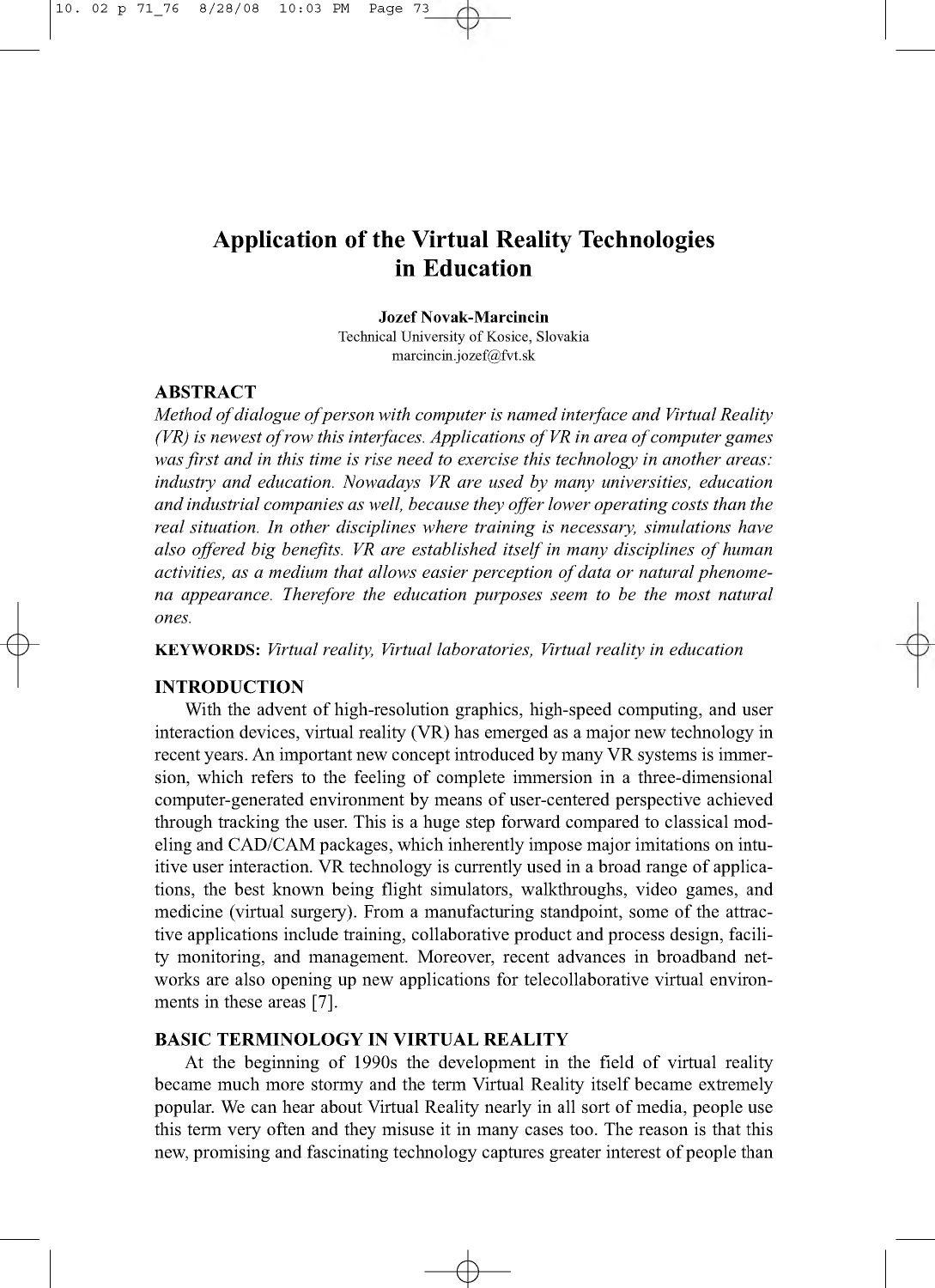#### 74 JOZEF NOVAK-MARCINCIN

e.g., computer graphics. The consequence of this state is that nowadays the border between 3D computer graphics and Virtual Reality becomes fuzzy. Therefore in the following sections some definitions of Virtual Reality and its basic principles are presented.

Virtual Reality (VR) and Virtual Environments (VE) are used in computer community interchangeably. These terms are the most popular and most often used, but there are many other. Just to mention a few most important ones: Synthetic Experience, Virtual Worlds, Artificial Worlds or Artificial Reality. All these names mean the same [1]:

- "Real-time interactive graphics with three-dimensional models, combined with a display technology that gives the user the immersion in the model world and direct manipulation."
- "The illusion of participation in a synthetic environment rather than external observation of such an environment. VR relies on a three-dimensional, stereoscopic head-tracker displays, hand/body tracking and binaural sound. VR is an immersive, multi-sensory experience."
- "Computer simulations that use 3D graphics and devices such as the DataGlove to allow the user to interact with the simulation."
- "Virtual reality refers to immersive, interactive, multi-sensory, viewer-centered, threedimensional computer generated environments and the combination of technologies required to build these environments."
- "Virtual reality lets you navigate and view a world of three dimensions in real time, with six degrees of freedom. In essence, virtual reality is clone of physical reality."

Although there are some differences between these definitions, they are essentially equivalent. They all mean that VR is an interactive and immersive (with the feeling of presence) experience in a simulated (autonomous) world – and this measure we will use to determine the level of advance of VR systems.

# **VIRTUAL REALITY APPLICATIONS IN EDUCATION**

For a long time people have been gathering a great amount of various data. The management of megabytes or even gigabytes of information is no easy task. In order to make the full use of it, special visualization techniques were developed. Their goal is to make the data perceptible and easily accessible for humans. Desktop computers equipped with visualization packages and simple interface devices are far from being an optimal solution for data presentation and manipulation. Virtual reality promises a more intuitive way of interaction [4].

The use of flight simulators has a long history and we can consider them as the precursors of today's VR. First such applications were reported in late 1950s, and were constantly improved in many research institutes mainly for the military purposes. Nowadays they are used by many civil companies as well, because they offer lower operating costs than the real aircraft flight training and they are much safer (see Fig. 1). In other disciplines where training is necessary, simulations have

 $\rightarrow$ 

 $\phi$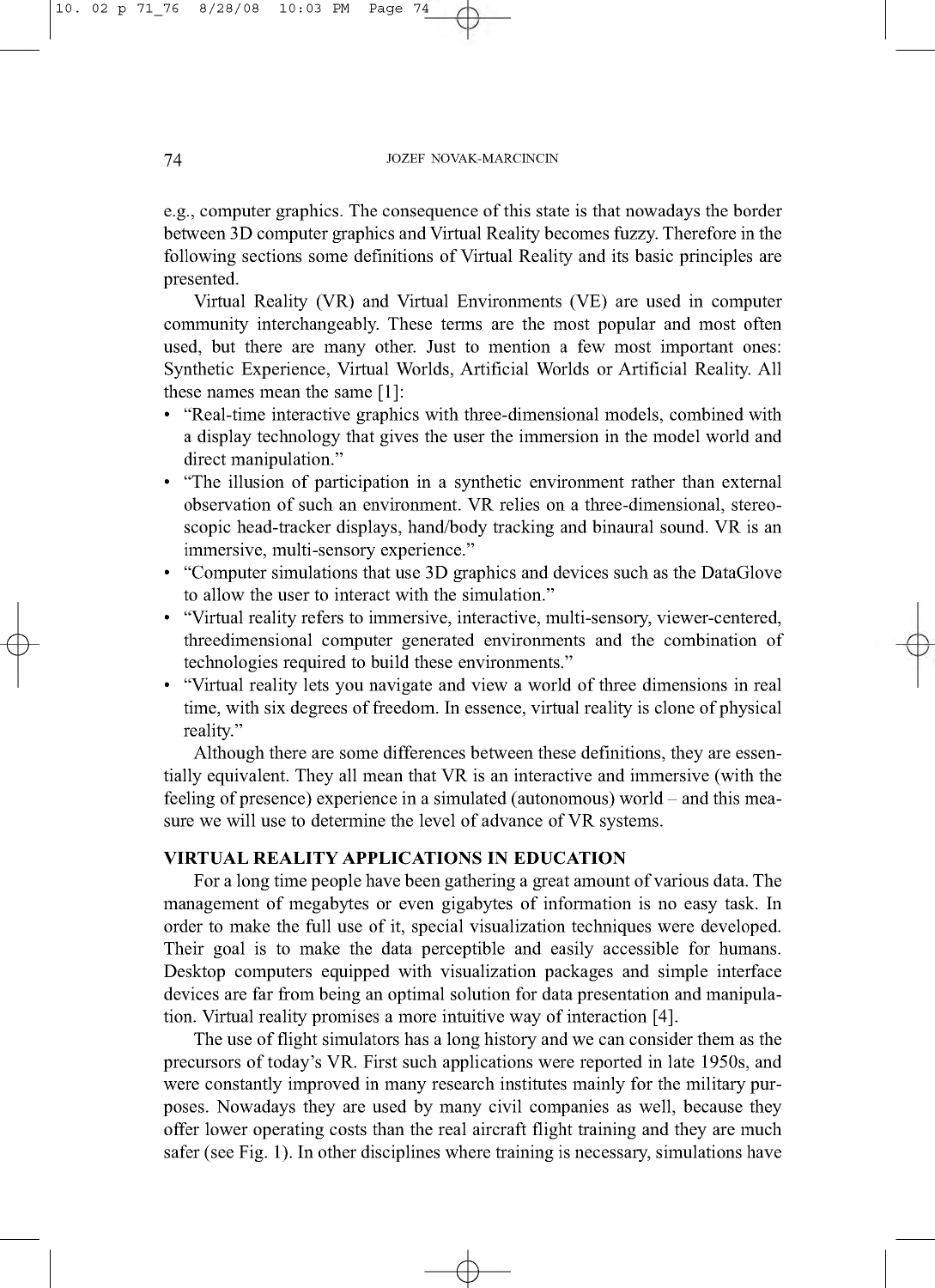$\phi$ 

#### VIRTUAL REALITY TECHNOLOGIES IN EDUCATION <sup>75</sup>

also offered big benefits. Therefore they were prosperously applied for determining the efficiency of virtual reality training of astronauts by performing hazardous tasks in the space. Another applications that allow training of medicine students in performing endosurgery, operations of the eye and of the head were proposed in recent years (Fig. 2). And finally a virtual baseball coach has a big potential to be used in training and in entertainment as well.



*Figure 1: Advanced flight simulator of Boeing 777: (a) outside view, (b) inside view* 

One can say that virtual reality established itself in many disciplines of human activities, as a medium that allows easier perception of data or natural phenomena appearance. Therefore the education purposes seem to be the most natural ones. The intuitive presentation of construction rules (virtual Lego-set), visiting a virtual museum, virtual painting studio or virtual music playing are just a few examples of possible applications. And finally thanks to the enhanced user interface with broader input and output channels, VR allows people with disabilities to use computers [6].



*Figure 2: VR in medicine: (a) eye surgery, (b) head surgery*